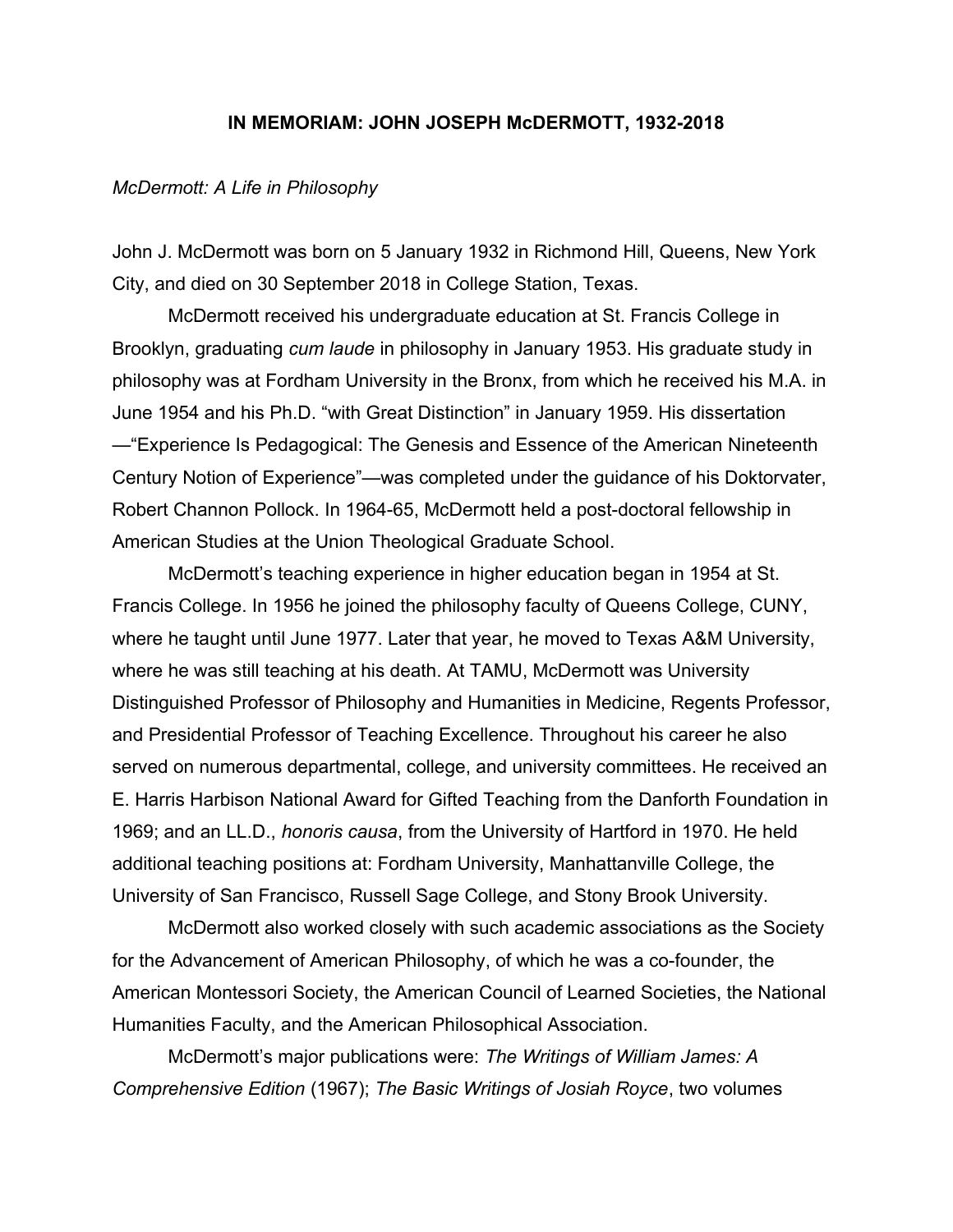(1969); *The Philosophy of John Dewey*, two volumes (1973); *The Culture of Experience: Philosophical Essays in the American Grain* (1976); *A Cultural Introduction to Philosophy: Volume One - From Antiquity to Descartes* (1985); *Streams of Experience: Reflections on the History and Philosophy of American Culture* (1987); and *The Drama of Possibility: Experience as Philosophy of Culture*, ed. Douglas R. Anderson (2007). Two further volumes were planned but never completed: *A Cultural Introduction to Philosophy: Volume Two - From Descartes to the Twentieth Century*, and *A Cultural Introduction to American Philosophy*. McDermott was a co-founder and advisory editor of the nineteen volume edition of THE WORKS OF WILLIAM JAMES (1975- 88); and the general editor of *The Correspondence of William James*, twelve volumes (1992-2004). A volume of essays exploring McDermott's ideas and importance appeared in 2006: *Experience as Philosophy: On the Work of John J. McDermott* (ed. James Campbell and Richard E. Hart). This volume also contains a complete bibliography of his writings up to that point.

Those are the cold facts of the career of John McDermott; but they tell us little of his presence, his personality, his soul. This vital information was gained most easily via his direct pedagogy—in his classrooms for the truly blessed, in occasional lecture halls for the less fortunate. Most people who have become familiar with his message have done so indirectly, although still very profitably, through his work as a prolific and wideranging writer. Those who will learn of his work in the future similarly must do so through his written work.

In any number of places McDermott articulated aspects of his philosophical vision for us; but I would suggest beginning with his 2006 essay "You Are Really Able" (in *Experience as Philosophy*). This essay was his response to a conference at which nine of his colleagues and students offered papers on aspects of his thought. In this essay, in addition to his direct response to those papers, McDermott lays out in careful detail four "working philosophical assumptions." The first of these is his recognition that our existence does not come with "a canopy of ultimate explanation or . . . of ultimate intelligibility." Rather, we must make our own meanings. "A canopy of transient explanation has to be built by each of us," he writes, "in concert with others." He sees this work of making and remaking our canopy as ultimately "liberating," in large part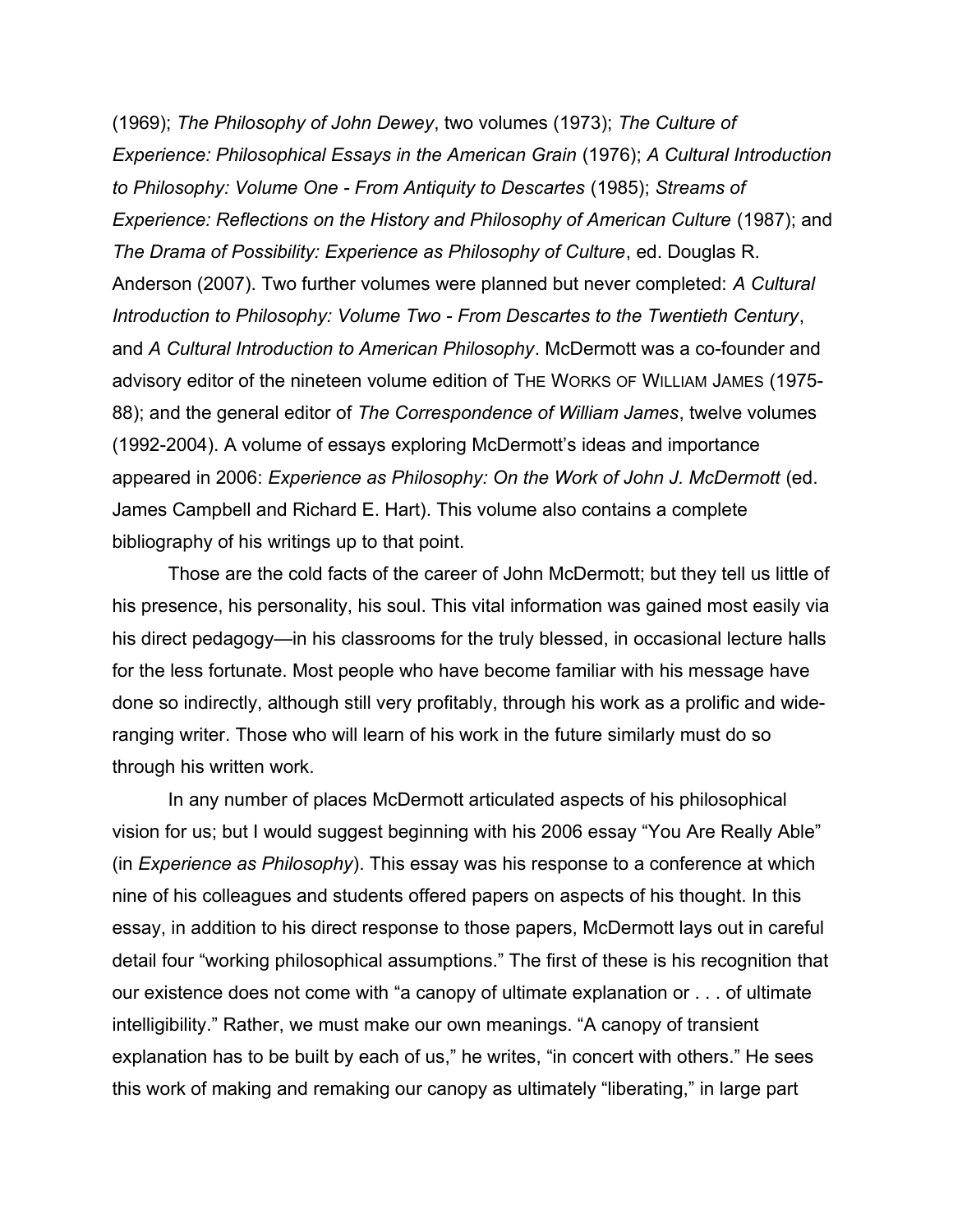because it forces every individual, including himself, to "take full responsibility for what I think, what I say, and what I do."

McDermott's second assumption is that our existence does not represent an exile from a prior paradisaical state or a fall from prior grace: we are ultimately just as we find ourselves here and now. As he writes, "we do not belong and as such are ontologically disconnected." That is, we represent "an androcentric intrusion on a cosmic ecosystem" that does not share "our aspirations." What we must do in response to our situation is to try to make connections, realizing full well that no permanent resolution to our situation will ever be possible. "Being in the world is to forge, suture, loop, tie, fold, embrace," by means of which we work to coordinate the inchoate products "that emerge from whatever we think, do, or hope."

Third, McDermott follows the insights of William James, John Dewey, Alfred North Whitehead, and Robert Pollock, to work for "a shift in the major metaphor for philosophical inquiry, from substance to process." As processive beings in a processive web of realities, "we have no fixed place, no fixed self, and no Archimedean point" from which to survey "an external world." Hence we must remain "alert to every nuance in the flow" and keep ourselves "ever transforming as well.

McDermott's fourth working philosophical assumption is that we should not fall into the trap of believing "that philosophical inquiry is exclusively a function of the mind." Avoidance of this mentalizing trap requires that our philosophizing turn away from "the domination of the a priori," from the general blanketing of the here and now by traditional "categoreal schema and inherited assumptions" that incline us to read our experience "in terms, under labels and brackets hatched elsewhere, beyond our experiential province." Instead, we must provide our own grounds for meaning and action, to triumph over cynicism through imagination, and to recognize that, as he often wrote, "the nectar is in the journey."

Elsewhere in this essay, McDermott points to "two major lodestones" of his career. "The first is the sacred calling of pedagogy, namely, I am a teacher." For an individual like him, and for us when we can achieve it, "pedagogy is a delicate, profound, and mysterious form of reaching, of helping, even though most often it is unsung." The second lodestone to which he points is that "I carry on within the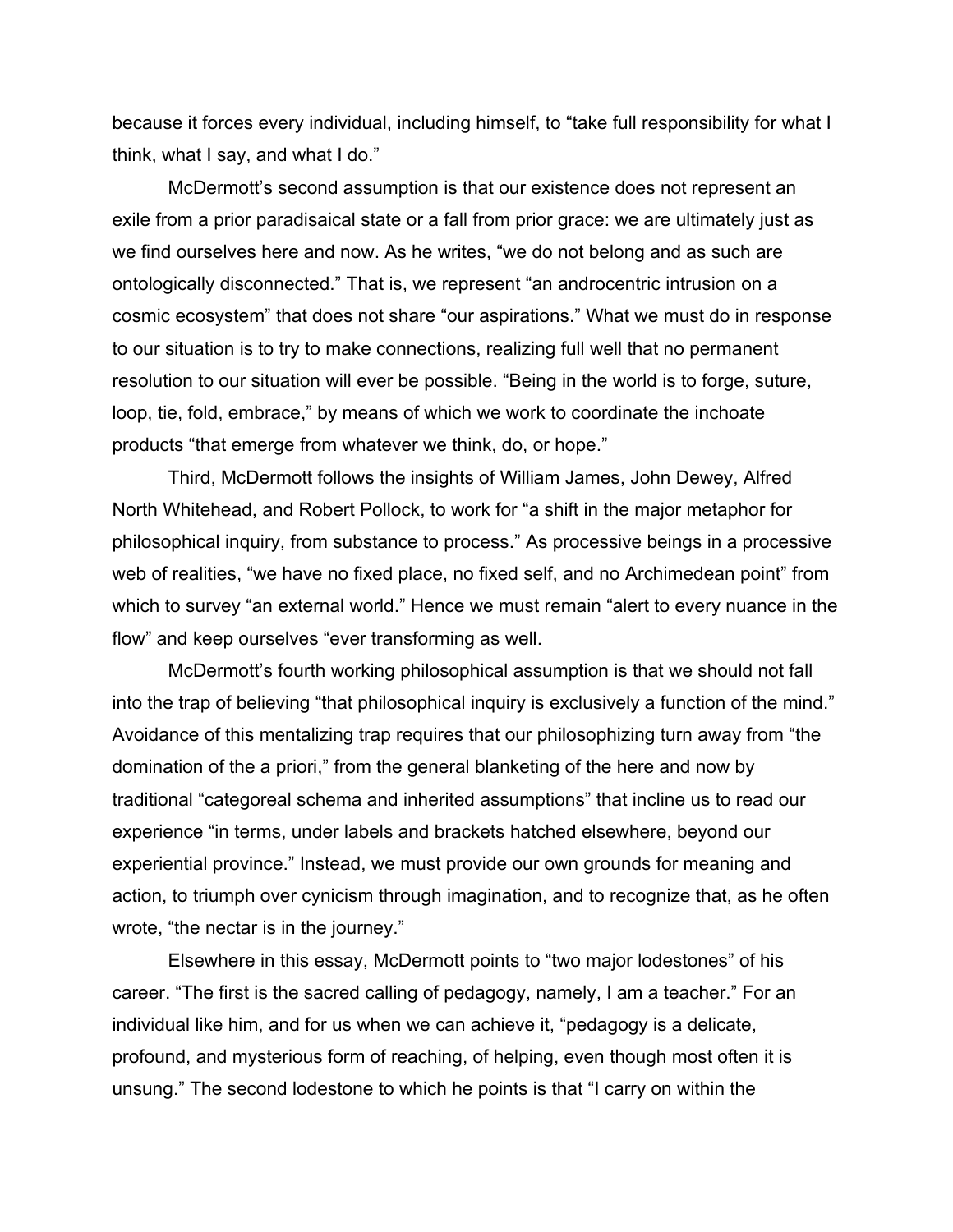exhilarating, frustrating, and deeply pockmarked cultural context, known to me as America," within which he saw himself as an "urban, proletarian ethnic." In part, this placement impelled McDermott to locate his efforts within the tradition of American Philosophy, drawing especially on the work of William James, Josiah Royce, and John Dewey. This placement also impelled him to advance philosophical themes and questions that are prominent within our contemporary American situation. Among these are: the nature and importance of American culture, our understanding of embodiment and death, our natural and social environment, the trans-generational aspects of a naturalized religion, and the ever-present need for aesthetic renewal. For McDermott, to mention just one more theme, the goal of ethics "is to enhance experiential nutrition and to avoid ways of life whose outcome is the systemic spreading of inanition." His pedagogy aimed to help us recognize that for advancing all of these tasks, all of us are really able.

# *James Campbell*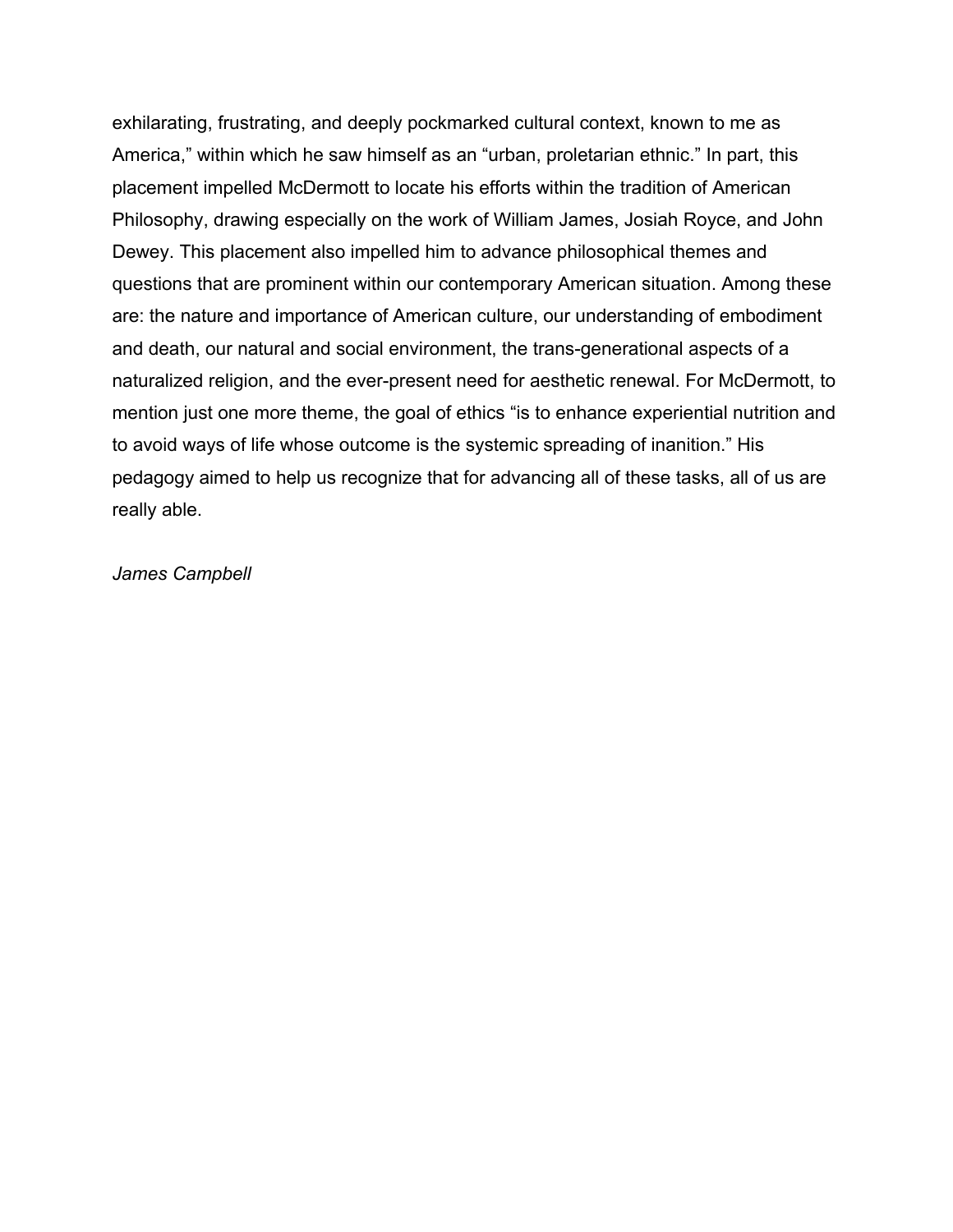### *McDermott: A Personally Transforming Encounter*

If you were a serious student at Queens College in the 1960s or '70s, you probably took Philosophy 10 at some time in your academic career regardless of your major. You almost certainly heard of that course, and the pressure of students seeking to squeeze into the classroom, even if they were unable to register for it. This was John McDermott's class on Aesthetics. It was a Queens College cultural event of the first order. Not only would all of the chairs have been occupied, but students could have been found seated on the floor in all the aisles, and even a few sitting on the windowsills, or standing by the door. As the class unfolded, the blackboard would increasingly take on the appearance of a Jackson Pollock painting: spirals among spirals, with lines darting in and out, and squiggles like fleeing electrons in a Feynman diagram spurting out from who knows where, and for what reason. It was never clear what the relation between the marks on the blackboard and the content of the presentation was. But discussions of modern art were intermingled with comments drawn from Indian and Chinese philosophy, with reflections on Heisenberg's Uncertainty Principle flowing into a discussion of Andy Warhol or Igor Stravinsky. And never far from the surface were moving, dramatic personal stories that brought abstract truths down to intimate affairs fraught with life-changing significance.

To experience Philosophy 10 was, by itself, in many ways to be introduced to a self-contained college education that spanned the disciplines. And it was, as always with McDermott, an existential drama to be experienced and lived through, as much as an intellectual excursion by which to be enlightened. Few left that class unchanged in their intellectual and personal self-understanding. I know that that was true for me. My philosophical and personal life trajectory was fundamentally transformed by my encounter with John McDermott.

Many years later, on the occasion of my organizing a personalized celebration of McDermott's life and thought at CW Post College—in 2002, to be exact, celebrating his 70th birthday and his 50 years of teaching—one of the most memorable moments was when John's oldest daughter, Marise, provided a dramatic re-enactment of her father teaching that Queens College aesthetics class. Although there are not to my knowledge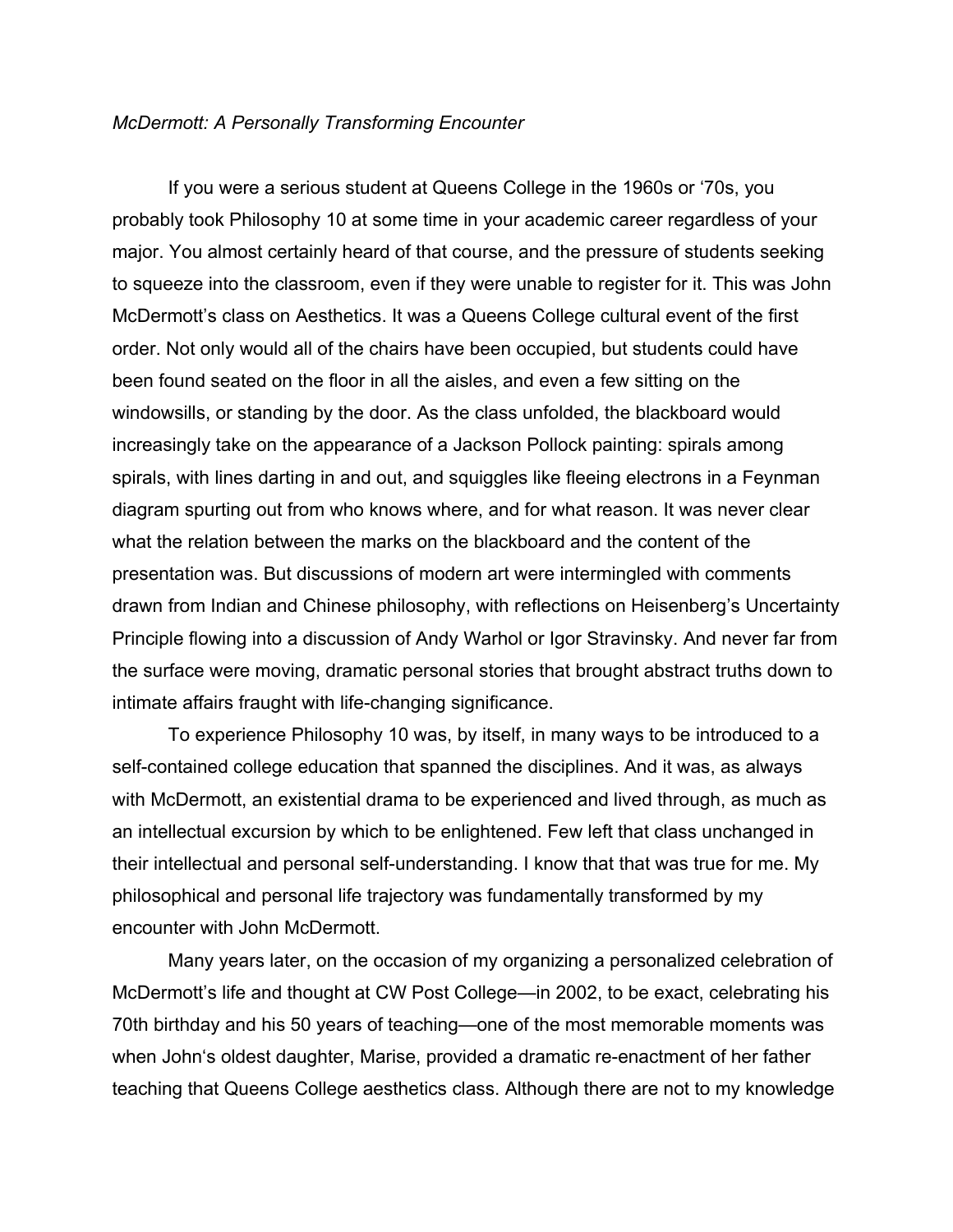any videos of John teaching that class, fortunately Marise's dramatization was captured on video, and is still available to be viewed.

While the experience of that class encapsulated the personal excitement, cultural dynamism, and stimulating philosophical vision, that John McDermott both personally embodied and interpersonally and intellectually communicated, it offers but a snapshot both of the range of his intellectual vision and of his life-altering influence on the lives of innumerable students.

Speaking only for myself, I can honestly say that his influence was personal, intellectual, and transformative. To put it somewhat schematically, I was over time transformed from an emotional and intellectual Thomist, attracted to a static, quasiabsolutist, conception of values and beliefs, into a processive pragmatist, focused on the theoretical and practical transformation of the concrete temporally unfolding personal worlds of individuals, societies, and cultures.

For years after my graduation from Queens College in 1961, through graduate school and well into my professional teaching career, I would make regular pilgrimages back to visit John's classes, to be personally re-energized, intellectually stimulated, theoretically re-focused, and practically re-engaged in the on-going tasks of cultural and political reconstruction. It is from these roots that emerged, not only my philosophical work on Albert Camus and John Dewey, but my formulation of what I call Political Metaphysics, and its practical application both in creating several dialogic communities, and, more consequentially, in the building of community-based progressive organizations, the most successful of which is the Long Island Progressive Coalition, founded in 1979 and continuing to grow even to the present day.

John understood, and never lost sight of the fact, that the meaning of each person's life was a unique, temporally unfolding finite affair. Each person's journey, though pervasively socially, was yet uniquely personal. And that, in the most profound way, Martin Buber had expressed life's most fundamental existential truth: that our fulfillment is to be found in the intimate relations of I and Thou. He never forgot that each of us was on our own personal journey, and while there was no salvific fulfillment awaiting us at the end, "the nectar was in the journey."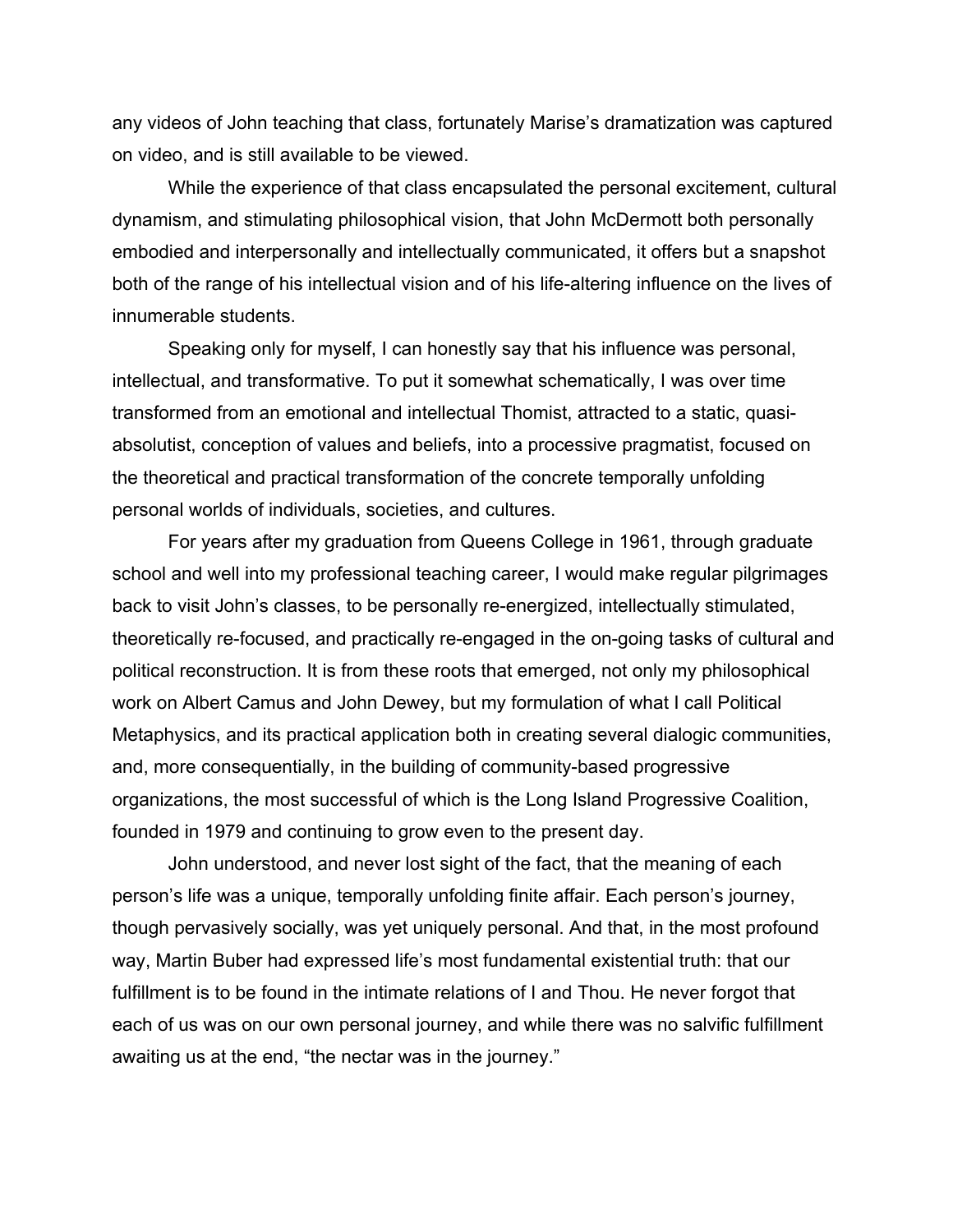When I reflect now on his death, I feel a deep sense of profound loss. Of an irreplaceable presence whose departure leaves a gaping absence. So many who have encountered him know what he has meant to them personally and intellectually. Still others have benefitted from his unflagging commitment to the re-birth and re-vitalization of American Philosophy, among numerous other initiatives. But for me, however important were and remain his original personal essays, his scholarly research, his educational innovations, and his institutional constructions—and they are all significant —it was his personal engagement as a teacher and mentor to myself, and to so many others, that truly marked him as a unique and irreplaceable human being. My personal debt to him is incalculable. I miss him already.

## *David Sprintzen*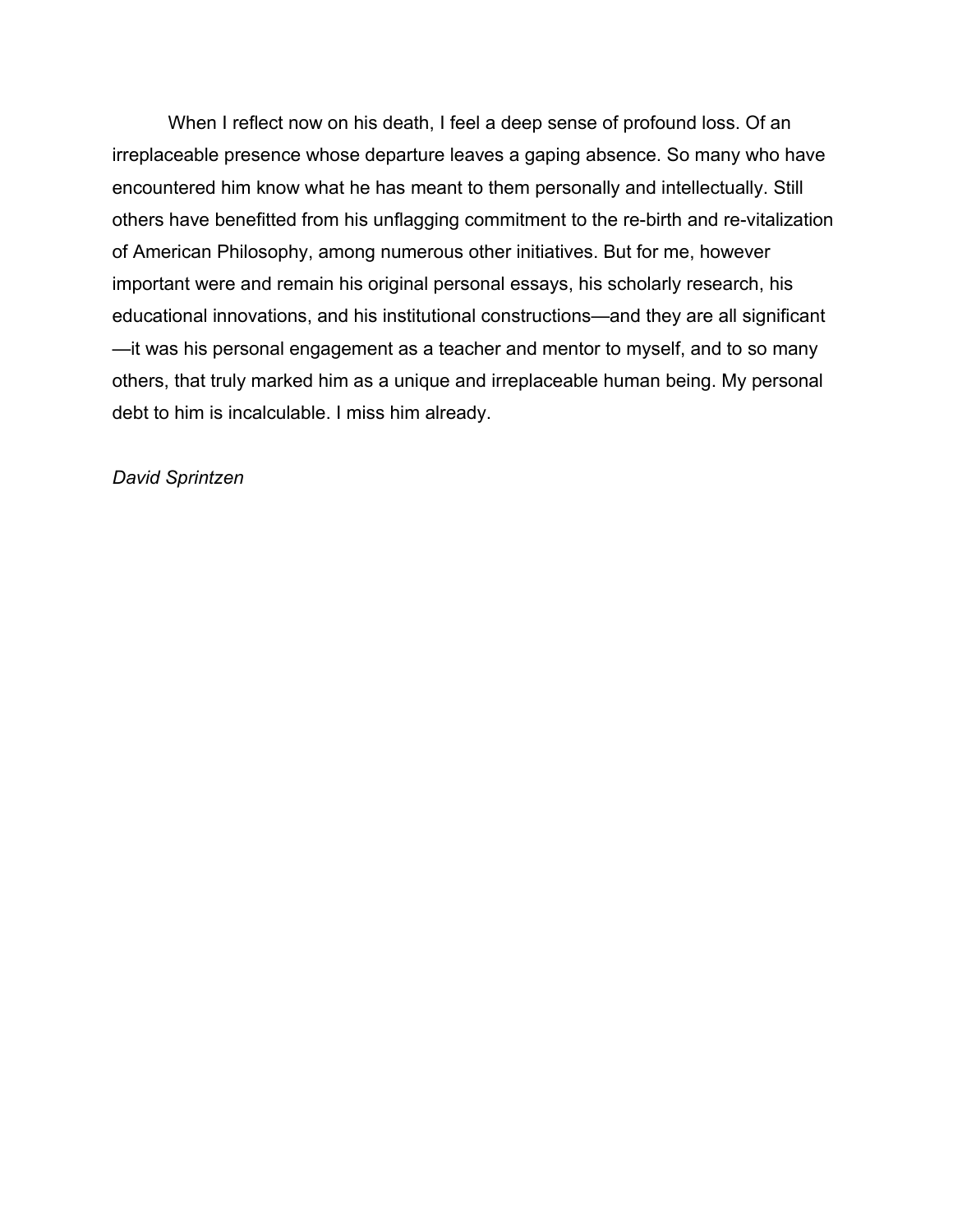### *McDermott as a Colleague*

Although I took one class with John McDermott at SUNY Stony Brook, I write as a colleague who came through the ranks under his mentorship at Texas A&M from 1980 to 1997, when I left College Station to assume the Joyce and Edward E. Brewer Chair in Applied Ethics at Purdue University. I came to Texas A&M during the transition from McDermott's term as the Head of the Department of Philosophy and Humanities to the leadership of Professor Hugh McCann. It was a heady time in Central Texas, and especially in philosophy. Texas A&M was itself undergoing rapid growth in both the size of its student population and in the research output of its faculty. The 1980s, in particular, was a time when a faculty member in any randomly chosen department (aside from A&M's agricultural programs, which had long attained excellence) might have presumed that his or her colleagues were performing at a level far above that of the general reputation of the university as a whole. It was not until the 1990s that we looked around and began to recognize that everyone (well, almost everyone) was doing scholarship that would not have been imagined or expected from Texas A&M faculty in the 1970s.

McDermott was very much a part of this transition, and it would be difficult to overstate his influence on the general academic climate at Texas A&M. He had come in response to a national search for a new Head for the Department of Philosophy, and had emerged, I was told, as a candidate with far more robust scholarly credentials than was typical for the mid-'70s. By the time I arrived in 1980, he had achieved something of an aura throughout A&M's College of Liberal Arts for the enthusiasm, drama and verve that he brought to all aspects of his professional life. McDermott presented himself first and foremost as a teacher of undergraduates, a man whose pedagogy was summed up by the E.M Forster aphorism "only connect." At an institution that had always been shaped by the nearly rabid enthusiasm of its former students (we were not allowed to call them alumni, let alone "former" Aggies), McDermott had in four short years established a reputation of one who would *insist* upon reaching even the most recalcitrant, laconic and disinterested undergraduates, shaking their foundations and bringing them to consciousness of a larger world. The Aggies loved him for that, and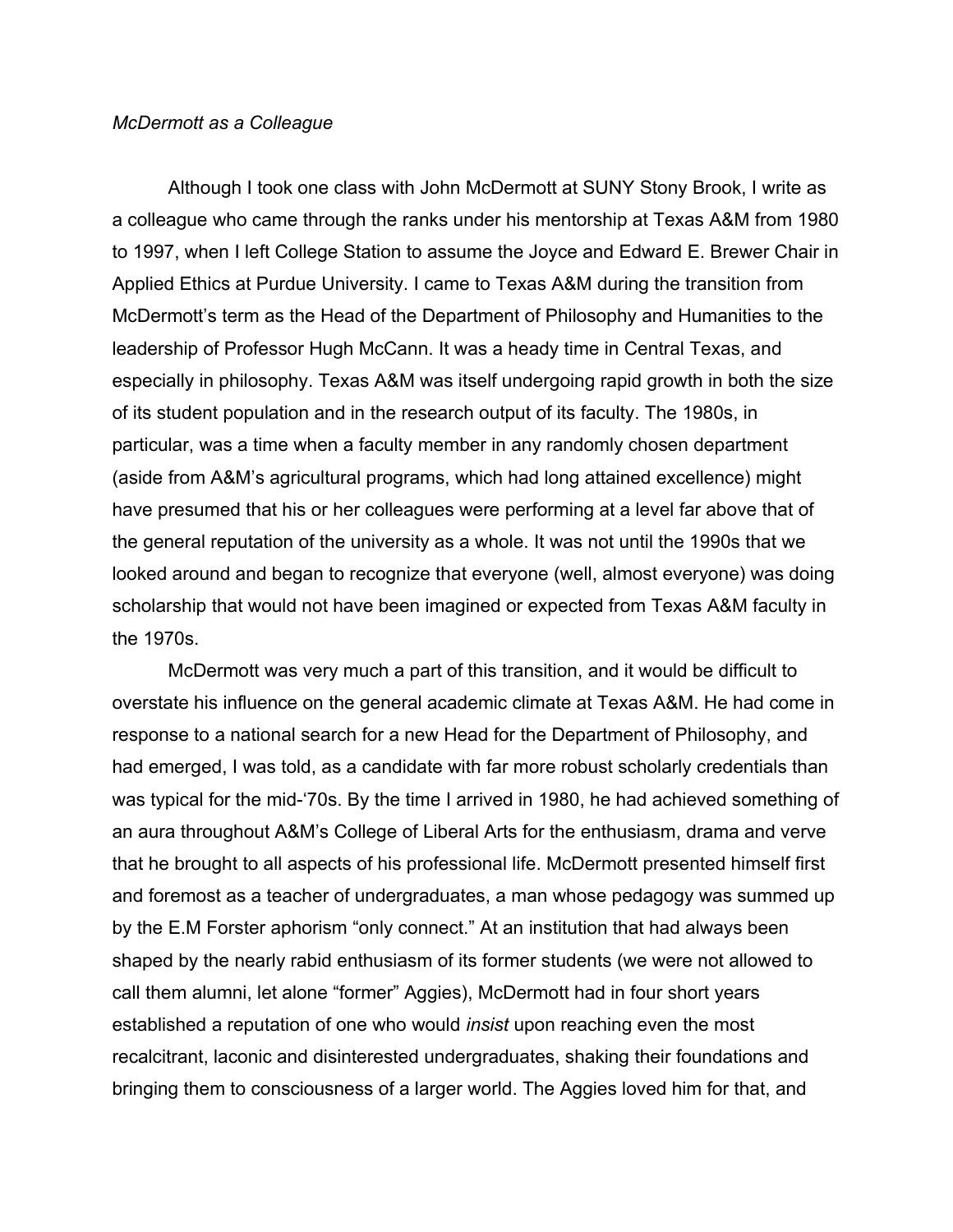faculty throughout the university loved him for communicating that this was what a university professor was supposed to be.

Through means to which I am not privy, McDermott facilitated the creation of a Faculty Senate at Texas A&M and served as its first Speaker. He represented the ideals of democracy within the university to an administration (seemingly, the entire State of Texas) where big men (the gendered term is used advisedly) were used to having their way. It was also a time during which McDermott was at the peak of productivity in his own scholarship, and with reputation-making and field-defining anthologies of James, Dewey and Royce already behind him. At a university where one might have expected STEM faculty to take a jaundiced view of the humanities, McDermott soared. All the disciplines carried him on their shoulders as the very model of what they personally and the university in general were aspiring to accomplish.

At the departmental level, McDermott worked from the pose of a co-conspirator. Faculty meetings and departmental events took on the aura of a clandestine rendezvous where thieves and scoundrels plotted with revolutionaries and soldiers of fortune at advancing their respective causes within a hostile environment. McDermott would speak in hushed tones as he would say sooths projecting our successes and bolstering us for the trials ahead. He was, to put it more prosaically, for you and for promoting whatever you thought philosophy might be. He was against every machine, from the university administration to the American Philosophical Association that might stand in the way of this pursuit. He did this (somewhat amazingly) without compromising the sense that what you did would have to be excellent in order for you to achieve tenure or promotion. That's how I experienced him, and I think that to some degree or another, every member of the department felt somewhat the same way.

Departmental life was, in a word, rambunctious. This was due less to McDermott than to the colorful group of philosophers that had assembled in the Wild West of A&M's department prior to John's arrival. They were bright and well-educated men (again, the gendered term is used advisedly) who may have relied a bit too heavily on each other for an intellectual and emotional outlet prior to John's arrival. They had the air of the Wild Bunch, brawling, boozing and whoring their way through the scholarly life, reconciling the image of "philosophe" with that of Jett Rink, the character portrayed by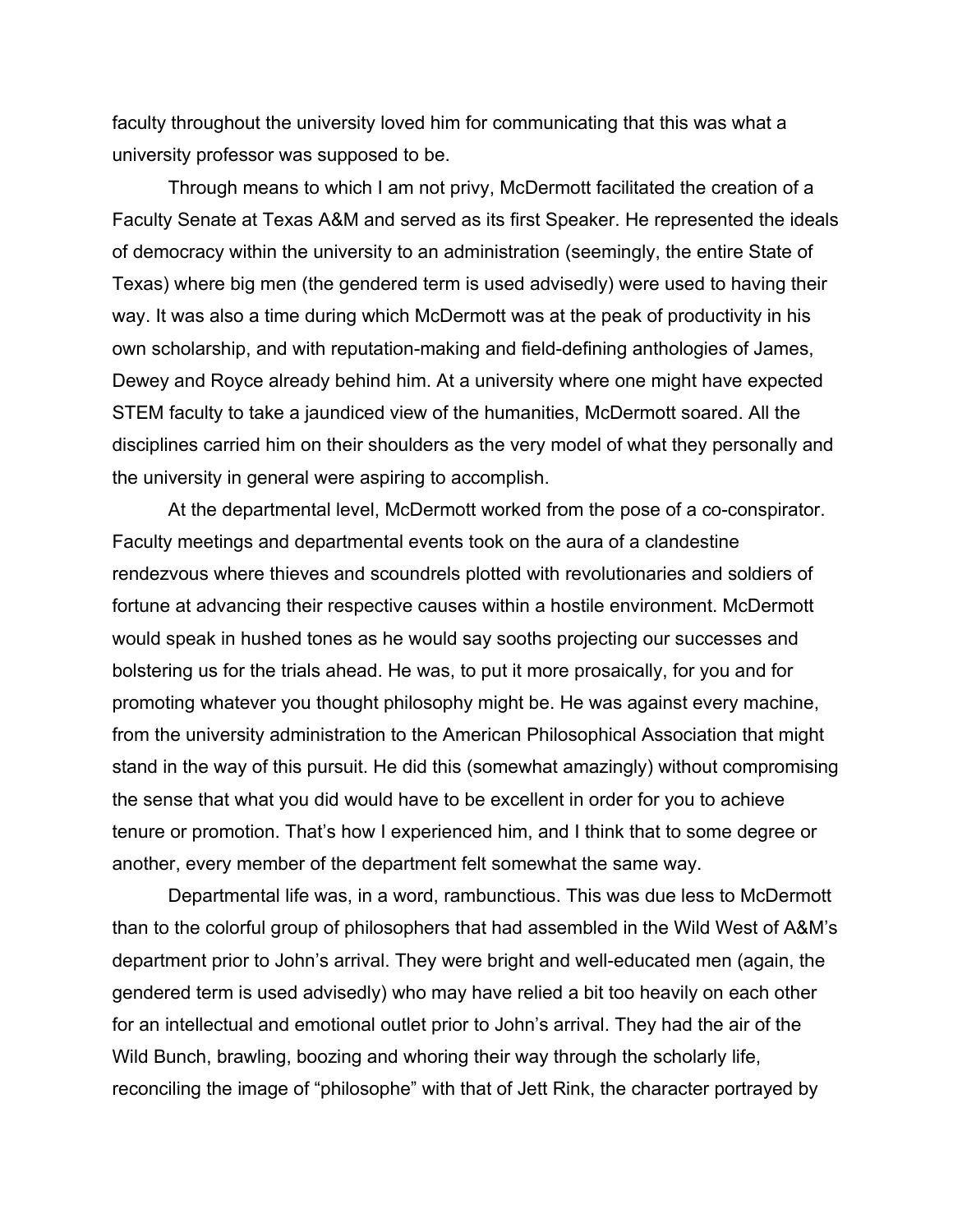James Dean in the film *Giant.* McDermott held his own in this atmosphere, and I do not think I ever left a departmental affair when he was not still there, holding forth and defending his turf (sometimes physically) in the melee of personalities that surrounded him. I think they loved McDermott even as he was turning the department into a place where one would actually need to do good philosophy to prosper. Several of them followed him in that turn, and no one opposed it.

One specific anecdote: When I first arrived to spend a year as a Visiting Assistant Professor, McDermott invited my wife Diane and me over to his house. No one was home but him, and he bravely cooked us dinner on the charcoal grill in his backyard. I remember him telling me that I could apply for a permanent position that was being established jointly between philosophy and A&M's College of Agriculture. He spoke of what I would accomplish, helping to establish a new professional organization, serving on the board of new journals, and becoming known as a foremost philosopher of agriculture. (And all that happened, pretty much). At the same time, I was preoccupied with the prodigious amounts of lighter fluid that he was applying to the charcoal, and then by the flames that would have cautioned any low-flying pilots who happened to be passing by. The scene was intoxicating. McDermott was always clear that you would have to do for yourself, but he was also the colleague that had everyone's back.

Not long after his term as Speaker of the Faculty Senate, Texas A&M established a new College of Medicine, and McDermott quickly turned his attention to the creation of a medical humanities program, and to the spiritual enlightenment of the medical students. This activity came to occupy a significant amount of his energy during the last decade that we shared as colleagues. The frenetic tempo of the early days slowed and the department culture stabilized. McDermott came to be less central to daily life in the department, but he always participated in decisions where personnel or matters of policy were on the table. His message was to ensure that we maintained our humanity above all else, and I don't think any of us ever doubted that he had our back.

## *Paul B. Thompson*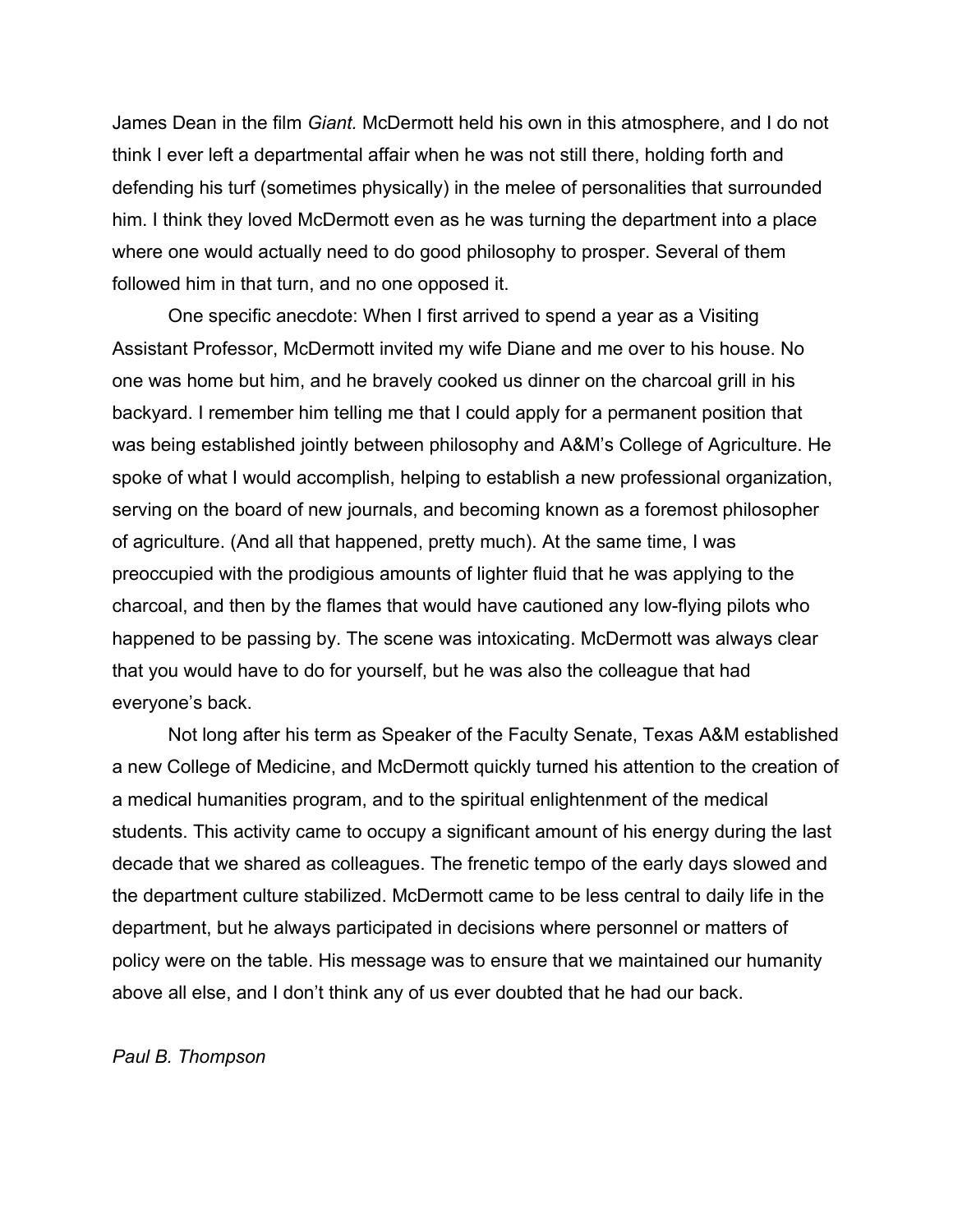#### *McDermott as Philosopher and Friend*

John McDermott will be missed personally by many of us. Even more, though, the profession of philosophy has lost a strong voice for pluralism. McDermott worked tirelessly on behalf of voices that were not being heard. He did this by getting out of print works back into the hands of scholars, but he also did this by supporting many people in our Society (and beyond), as they searched for jobs and sought tenure and promotion in a system that does not always recognize the work done in the American philosophical tradition. He reviewed articles and manuscripts and wrote countless blurbs for the back of books. He did this even when he disagreed with the particulars of other people's work. I know that when I had a department head who told me I shouldn't try to make a career out of writing on women and animals, McDermott was there to encourage me to do just that. He embodied the spirit of American philosophy through his generosity, his pluralistic commitments, and his dedication to the ongoing task of putting philosophy to work in people's lives. He clearly did this through his teaching, as his students and awards attest. He also did it through his own writing.

I hope that more people will take this opportunity to return to McDermott's published work. Reading him carefully can make us all better teachers and help us all to live lives of meaning and purpose. I think many make the mistake of reading him as a secondary source—as someone commenting on and elucidating the works of figures like Emerson, James, Dewey, Royce, and Camus. Obviously he did do that, and he did it very well. But he did more than that. McDermott has continuously addressed the very important question of how to live as a self-consciously terminal creature. Refusing to deny death, taking pleasure in the journey itself, and making relations as one goes are all part of his response to being a mortal animal. For McDermott, death isn't the problem, isolation from experience and lack of growth are what is worrisome. Without connections to our experiences growth is not possible, and that kind of living stagnation is what we should seek to avoid. As he writes in "The Inevitability of Our Own Death" (in *The Drama of Possibility*), "our impending death is not the major obstacle to our becoming truly human. The obstacle is found in our running for cover on behalf of our escape from death." McDermott contends further in "The Cultural Immortality of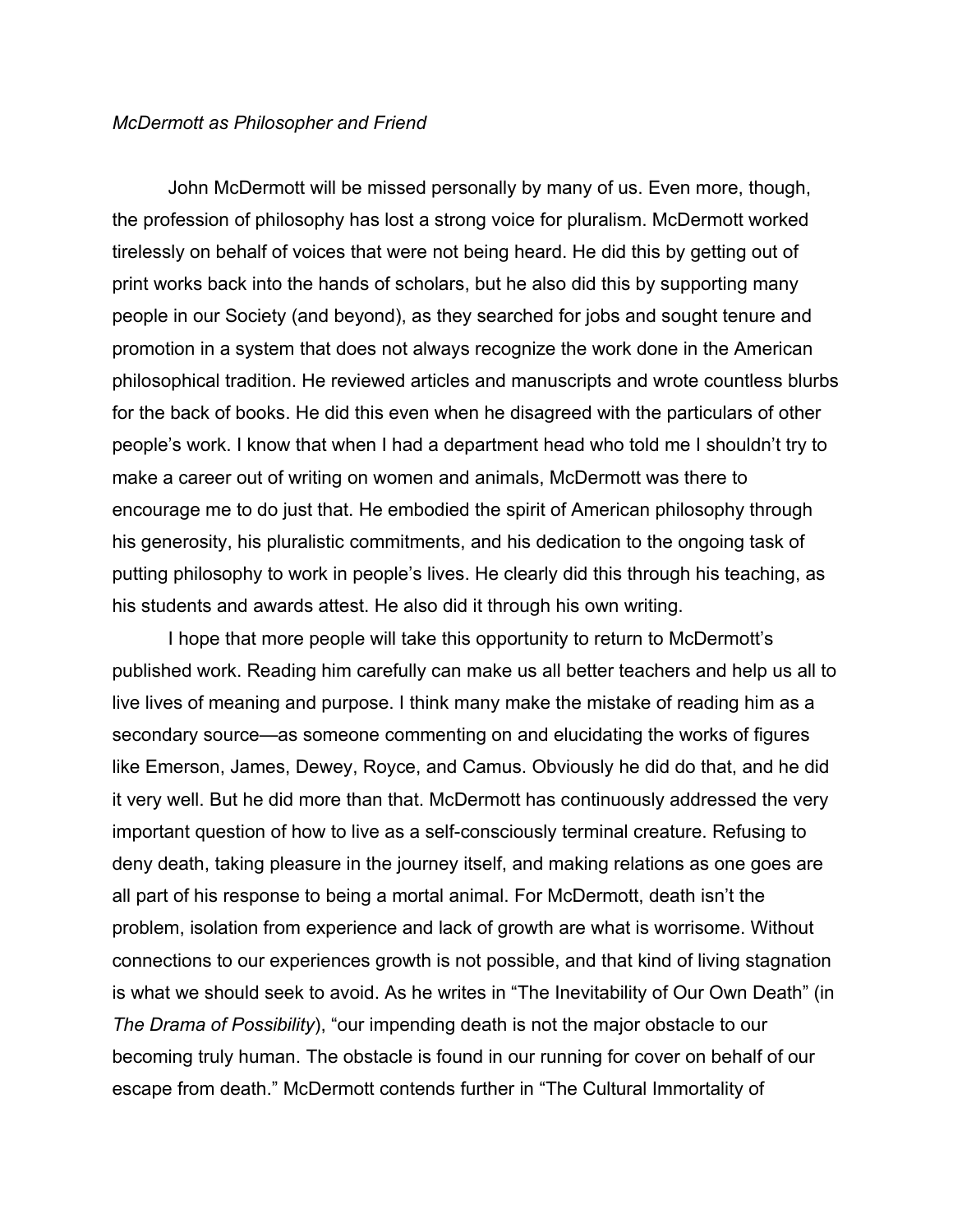Philosophy as Human Drama" (in *The Drama of Possibility*) that the "message of philosophy" is "that there are possibilities 'not yet in our present sight.'" Philosophy helps us ask questions and avoid living second-hand lives. Well done, he tells us in "Experience Grows by Its Edges" (in *The Drama of Possibility*), philosophy helps us shake off our "ontological lethargy," helping us to see life as an activity. This is not what most academic philosophy today does, however, and without examples like McDermott I worry that philosophy itself will continue to be a second-hand way of living rather than a creative and ameliorative endeavor.

Late in the summer of 2018, I was planning out my next book in which I hope to use a pragmatist ecofeminist perspective to discuss more respectful relationships between humans and those animals commonly referred to as "wild." As I hit on an organizing scheme for the book I realized it was all about death: fear of death, eating and drinking death, meting out death, … I then realized that McDermott's work would need to play a large role in this discussion. I got on the phone to tell him. It was then that I learned from Patricia that he wasn't doing well. I did send a note to let him know of my plans, but we didn't get to talk about the book and that is a great loss for me. And yet, in this work, McDermott is still here supporting my thinking and writing—and sharing my love of the many animal beings with whom we share our lives. He has left us an important body of work and an important example of how to be good people as we strive to be good philosophers.

# *Erin McKenna*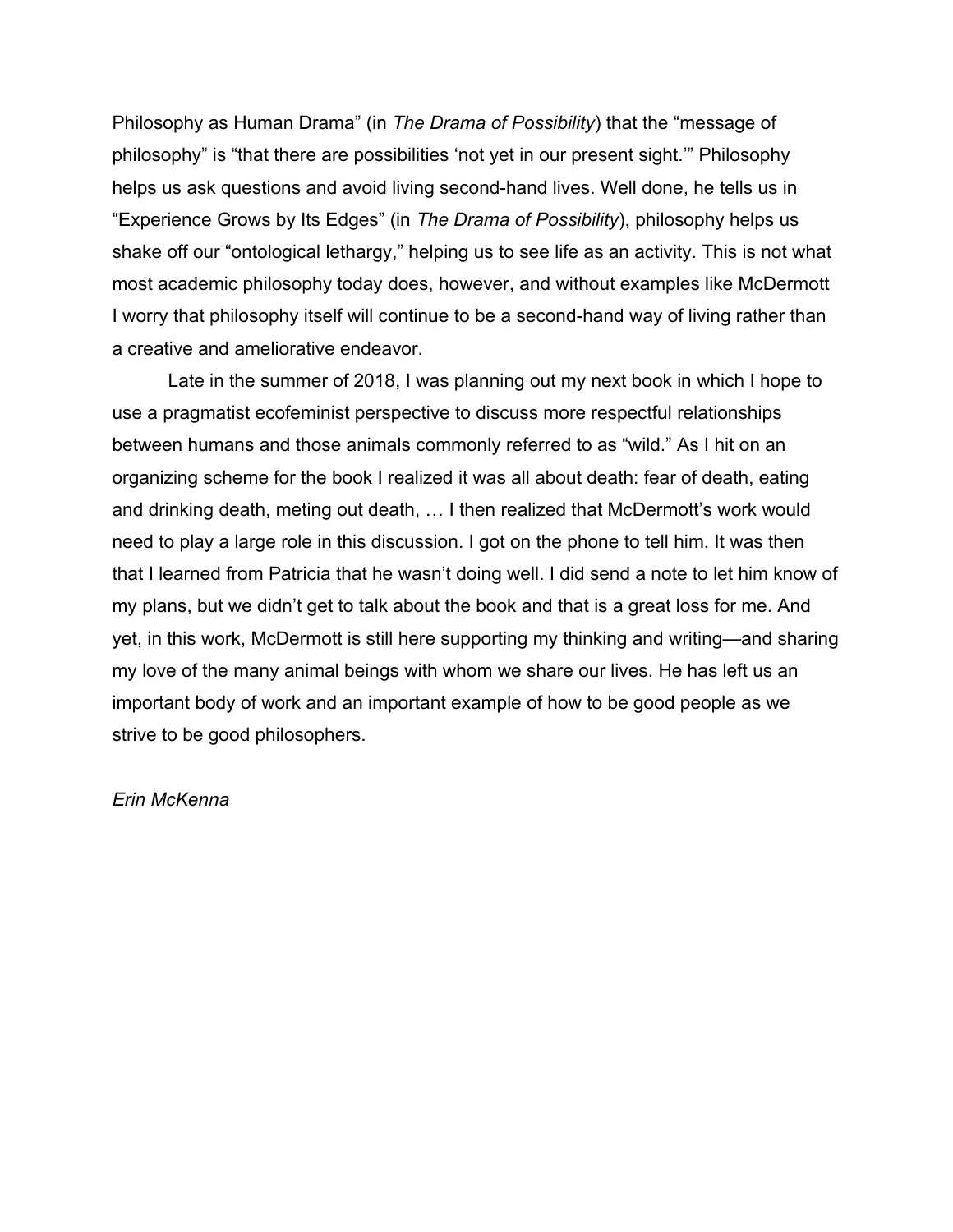### *Summing Up McDermott — A Modest Attempt*

Anyone who has read or studied with McDermott knows he used the word "pedagogy" all the time. For a long while I did not quite understand why. To me it seemed that pedagogy simply described various specific strategies and techniques employed in the formal classroom. But after all these years with McDermott, I now think I understand better. For him, the whole of his life—his writing, teaching, cajoling, loving, advising—all of it was simply varieties of pedagogy, variations on what for him was the inexhaustible theme of teaching in the broadest sense. Experiments in pedagogy were one of his great projects—largely his motivation for getting up in the morning and heading off to the classroom. He found endless joy in being a faithful teacher, in using philosophy as a way of forging connections with others and changing lives. Now that I am older and retired from full-time teaching, I think I have an even keener appreciation for all that McDermott was and is, regarding pedagogy and beyond. His impact on every dimension of my life and those of countless others—impacts both personal and professional—are quite simply immeasurable, something I suspect he may never have fully realized. For him, he was just doing his job.

In the end, there are, of course, a number of ways of taking the measure of McDermott's life and work. His writing, editing and speaking engagements collectively represent an unparalleled achievement. On this, we are all in his debt. His founding efforts in the creation of the Society for the Advancement of American Philosophy and the pluralist movement within the American Philosophical Association is a legacy that will endure forever, affecting the lives and careers of newer generations of American philosophers who never knew him. His encouragement, friendship and mentoring helped shape the lives and careers of so many of us who did know him. As a scholar, teacher and person, the world would have been seriously diminished had he never resided and labored amongst us. But it's the bonds he forged with his students through teaching that, to my mind, will stand the test of time, alongside his many volumes of works by William James, John Dewey and Josiah Royce among others. Those bonds and collected works transcend any particular classroom, course or university.

I have often spoken of a couple of guys I met back in the early 1970s who had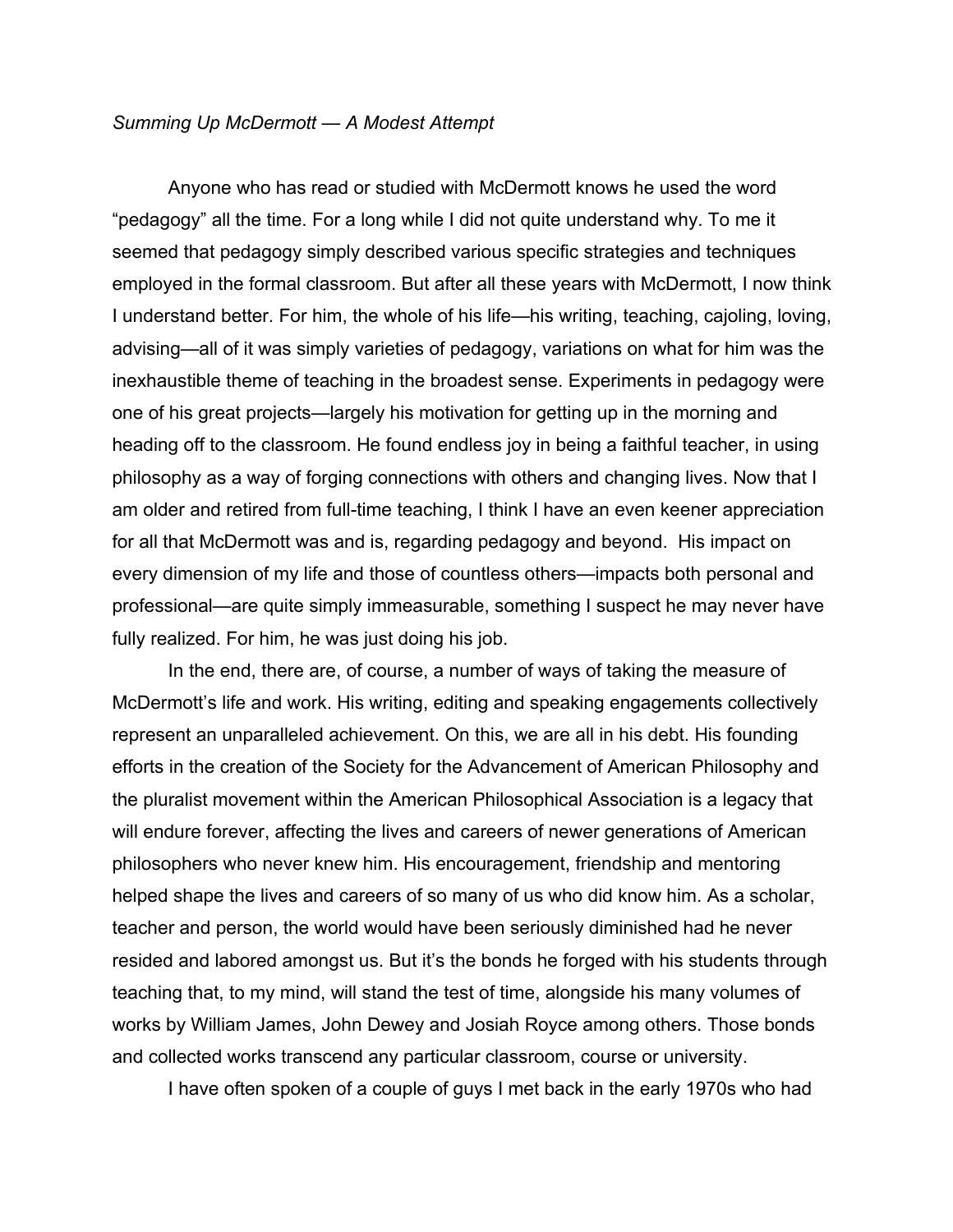been McDermott's students at Queens College. They are Mike Frenkel and Howie Kaplan. Kaplan went on to a Ph.D. in psychology and a career in the helping professions. Frenkel taught English in New York City public high schools for some 40 years. In 2013 Frenkel attended a lecture McDermott gave at Queens and afterward posted the following message to his former students:

"Just attended a lecture given by a now 80 year old philosophy professor whose Aesthetics course I took over 40 years ago, and realized as he spoke today that so much of what was important to me as a teacher (creativity, learning as process, the uniqueness / importance of each student) originated in his classroom. So, if I was your teacher, so was John McDermott."

On the wall of my study at home is a small poster from the March 2009 celebration at Texas A&M of the life and work of John J. McDermott. McDermott's head is bowed and his eyes concealed by the broad brim of his hat. But I know he is looking straight at me—every day, every moment—beseeching me to never forget the title of his celebration, "The nectar is in the journey." This is the McDermott line I take with me forever. He lived the journey and tasted the nectar in all its exquisiteness and variety. For those of us who crossed his path in this life, we are the lucky ones who got to accompany him on the journey.

In closing I offer some familiar lines of verse that I believe capture at least some of who McDermott was and what he meant to us. Robert Louis Stevenson wrote,

> "Bright is the ring of words When the right man rings them Fair the fall of songs When the singer sings them Still they are carolled and said On wings they are carried After the singer is dead And the maker buried."

And then the closing lines of Tennyson's "Ulysses," lines recited by Henry Fonda at the